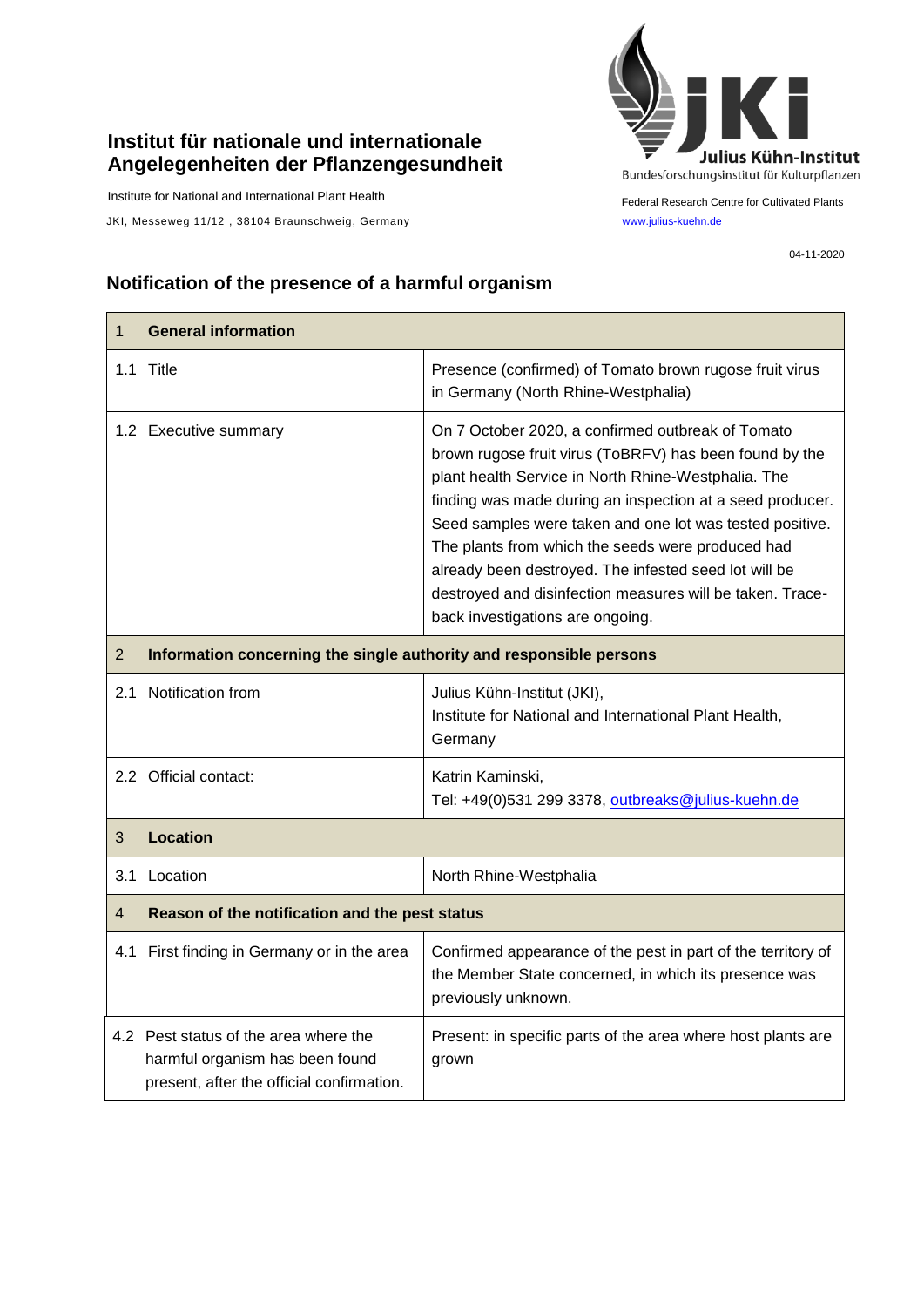|     | 4.3 Pest status in Germany before the<br>official confirmation of the presence, or<br>suspected presence, of the harmful<br>organism. | Present, under eradication                                                                                                                                                         |
|-----|---------------------------------------------------------------------------------------------------------------------------------------|------------------------------------------------------------------------------------------------------------------------------------------------------------------------------------|
|     | 4.4 Pest status in Germany after the<br>official confirmation of the presence of<br>the harmful organism.                             | Present, under eradication                                                                                                                                                         |
| 5   | Finding, sampling, testing and confirmation of the harmful organism                                                                   |                                                                                                                                                                                    |
| 5.1 | How the presence or appearance of<br>the harmful organism was found.                                                                  | Phytosanitary inspection of any type.                                                                                                                                              |
|     | 5.2 Date of finding:                                                                                                                  | 29-10-2020                                                                                                                                                                         |
| 5.3 | Sampling for laboratory analysis.                                                                                                     | 07-10-2020                                                                                                                                                                         |
|     | 5.4 Name and address of the Laboratory                                                                                                | Landwirtschaftskammer Nordrhein-Westfalen<br>Pflanzenschutzdienst                                                                                                                  |
|     |                                                                                                                                       | Siebengebirgsstr. 200                                                                                                                                                              |
|     |                                                                                                                                       | 53229 Bonn                                                                                                                                                                         |
| 5.5 | Diagnostic method                                                                                                                     | RT-qPCR                                                                                                                                                                            |
|     | 5.6 Date of official confirmation of the<br>harmful organism's identity.                                                              | 29-10-2020                                                                                                                                                                         |
| 6   | Infested area, and the severity and source of the outbreak in that area                                                               |                                                                                                                                                                                    |
| 6.1 | Characteristics of the infested area<br>and its vicinity.                                                                             | Physically closed conditions: greenhouse                                                                                                                                           |
|     |                                                                                                                                       | Plants to be (re)planted or reproduced.                                                                                                                                            |
|     | 6.2 Host plants in the infested area and its<br>vicinity                                                                              | Solanum lycopersicum, the seeds were produced from 60<br>tomato plants in the seed producer's greenhouse.                                                                          |
| 6.3 | Infested plant(s), plant product(s) and<br>other object(s).                                                                           | Solanum lycopersicum, 102 g infested seeds.                                                                                                                                        |
| 6.4 | Source of the outbreak                                                                                                                | Trace back investigations are ongoing.                                                                                                                                             |
| 7   | <b>Official phytosanitary measures</b>                                                                                                |                                                                                                                                                                                    |
| 7.1 | Adoption of official phytosanitary<br>measures.                                                                                       | Official phytosanitary measures will be taken according to<br>Art. 4 of Implementing Regulation (EU) 2020/1191:<br>destruction of the infested seeds and disinfection<br>measures. |
|     | 7.2 Date of adoption of the official<br>phytosanitary measures.                                                                       | 30-10-2020                                                                                                                                                                         |